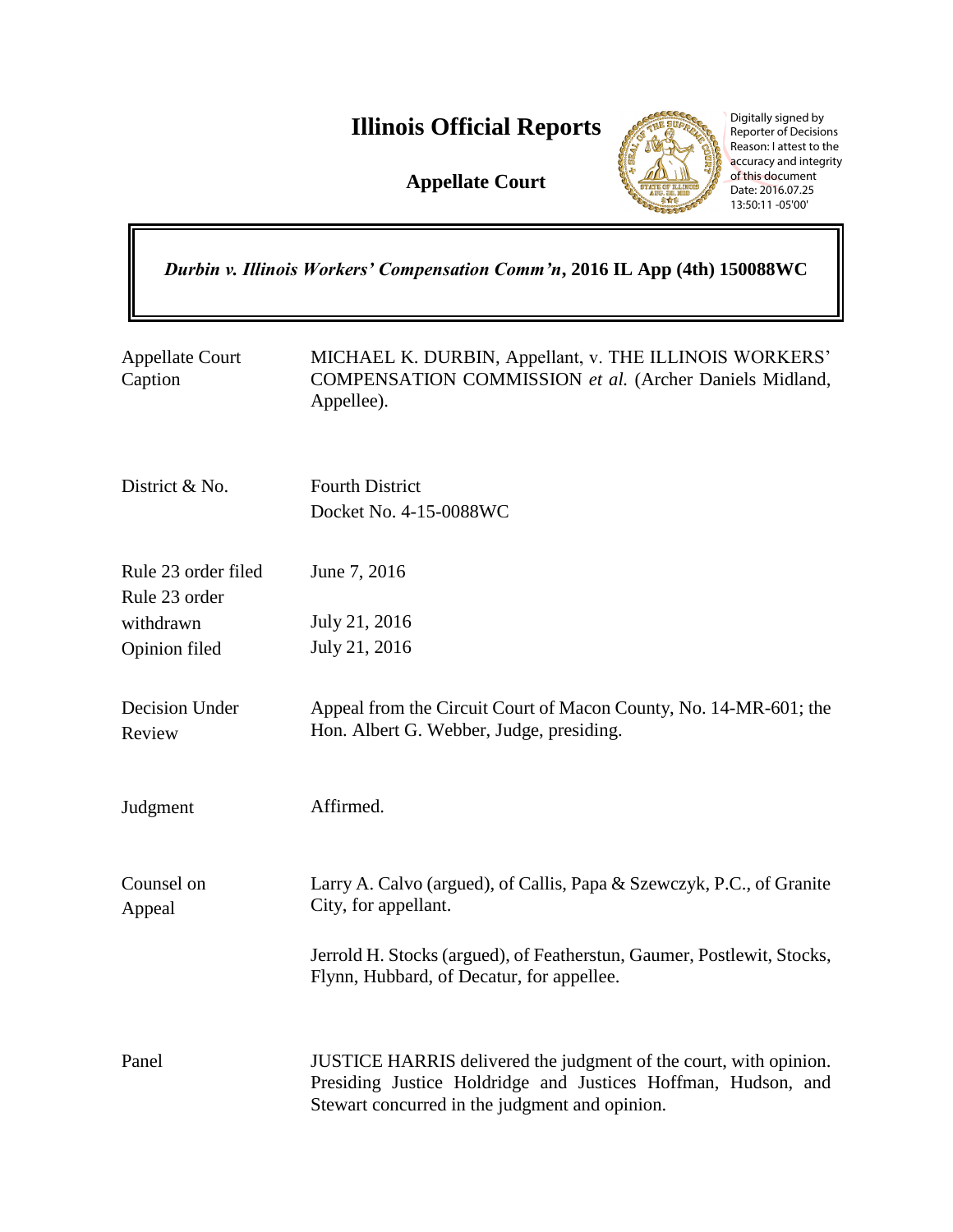### **OPINION**

¶ 1 On October 15, 2004, claimant, Michael K. Durbin, filed an application for adjustment of claim pursuant to the Workers' Occupational Diseases Act (Act) (820 ILCS 310/1 to 27 (West 2004)), seeking benefits from the employer, Archer Daniels Midland. (We note, however, the application for adjustment of claim erroneously reflected it was brought pursuant to the Workers' Compensation Act.) He alleged to have suffered injury to his lungs in the form of chronic obstructive pulmonary disease (COPD) due to exposure to irritants, and he listed the date of injury as June 11, 2003.

¶ 2 Following a hearing, the arbitrator found that claimant failed to prove an occupational disease caused by workplace exposure and denied him benefits under the Act.

¶ 3 On review, the Illinois Workers' Compensation Commission (Commission) affirmed and adopted the decision of the arbitrator. On judicial review, the circuit court of Macon County confirmed the Commission's decision.

¶ 4 On appeal, claimant argues the Commission erred in (1) barring the causation opinion of his treating physician pursuant to Illinois Rule of Evidence 702 (eff. Jan. 1, 2011) and (2) finding that he failed to prove an occupational disease caused by workplace exposure.

¶ 5 We affirm.

## ¶ 6 I. BACKGROUND

¶ 7 The following evidence relevant to the disposition of this appeal was elicited at the March 6, 2013, arbitration hearing.

¶ 8 At the time of arbitration, claimant was 59 years old. At the time of his retirement in 2003 at the age of 48, claimant had worked for the employer for approximately 30 years. According to claimant, he had been exposed to a butter flavoring ingredient that contained the chemical diacetyl over a period of 20 years while working for the employer. Claimant testified that as a "pumper loader operator" he was exposed to diacetyl on many occasions, including when he uncapped buckets containing butter flavoring and carried and poured the buckets, changed oil filters, cleaned spillage from the "tank farm" and the "remelt room" floors, cleaned "combinators," and cleaned out sample buckets. In addition, claimant stated that he could smell the butter flavoring throughout the plant.

¶ 9 On cross-examination, claimant testified that he did not know whether diacetyl was used in all the butter flavorings he had contact with and he had no knowledge of the amount of diacetyl used in the butter flavoring. Claimant testified that his job duties did not require him to enter the lab where the butter flavoring was mixed, and he agreed that, with the exception of opening the lids and pouring the flavoring into the tanks, the process at the plant was a "closed process" where the tanks were sealed and the additives were added through small ports.

¶ 10 Claimant denied having told Dr. Allen Parmet, who conducted an independent medical examination of claimant in July 2006, that he typically poured 12 to 15 buckets a day of butter flavoring that contained diacetyl into the tanks. According to claimant, he may have told Dr. Parmet that he poured 12 to 15 buckets per week. Batch records introduced by the employer showed that during his last 16 months of employment, claimant added butter flavoring to the tanks on 26 occasions. Although claimant stated it "took his breath away" when he opened the buckets of butter flavoring, he acknowledged never having spoken with the employer about the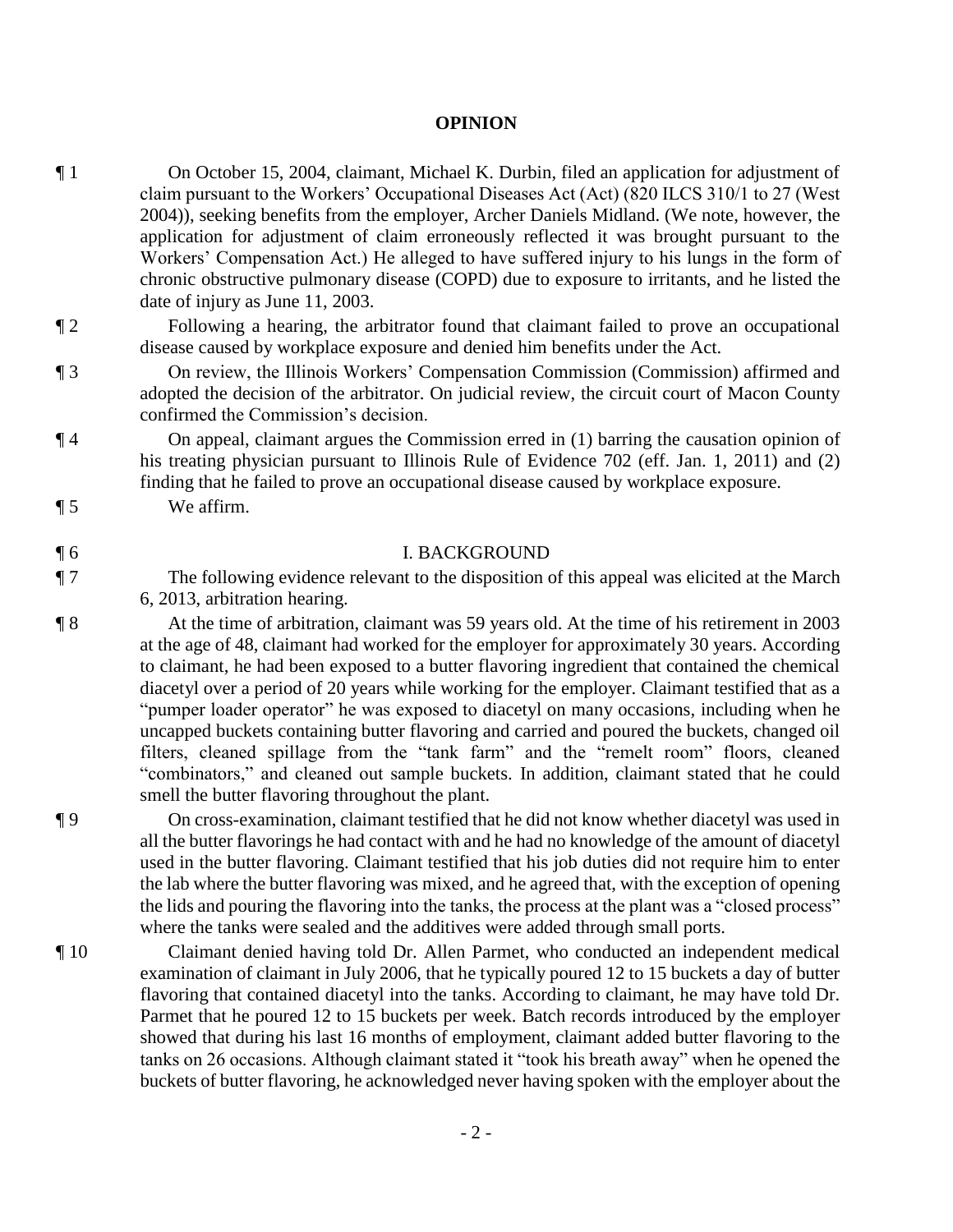smell. Claimant testified he did not experience burning eyes due to the buttery odor, but he did experience burning nasal passages. However, he never reported this symptom to his treating physicians. Claimant admitted that during his deposition in a pending civil suit against the butter flavor manufacturers, he testified he could not recall whether the butter flavoring had an odor.

- ¶ 11 Claimant testified that he first noticed problems with his lungs in 2000 or 2001 and began treatment for asthma. He acknowledged having been a smoker "[f]or a few years" and that both his parents were smokers. His mother had been diagnosed with COPD and died at the age of 53. It is unclear from the record whether claimant's mother died from emphysema or stomach cancer. Claimant's father died from coronary disease at the age of 56. Claimant denied having told a treating physician that he started smoking two packs a day at the age of 15. He testified that he smoked his first cigarette when he was 15 years old, but he did not start smoking on a regular basis until he was 27 years of age. At the time claimant quit smoking in 1997 or 1998, he was smoking one pack per day. Both claimant's first wife and current wife also smoked; however, his current wife quit smoking at the same time as claimant.
- ¶ 12 Claimant testified that he now has a difficult time breathing when he exerts himself, such as doing yard work or walking long distances—a problem he did not have before his work exposure. He further stated that he can no longer ride a motorcycle "because the air hitting me in the face takes my breath [away]" or water ski, and he is unable to play with his grandchildren as often. Additionally, claimant is now unable to work on his car, paint cars, garden, or keep his garage clean.
- ¶ 13 Brian Richardson testified he was the corporate safety and environmental manager for Stratas Foods, a joint venture company started by the employer. In 1993, he was a "whirl operator" in the whirl room where he made a butter flavoring product. Richardson had been a pump loader like claimant and had personal knowledge of a pump loader's job duties. According to Richardson, claimant's job duties as a pump loader would not have included any duties in the whirl room or any duties with respect to cleaning the combinator—a task that would have been completed by maintenance because it was a very detailed job. Richardson further testified that the job of cleaning the remelt room and floor would have been done by a laborer, not someone in claimant's position. Richardson stated that while claimant would have cleaned oil filters, he would not have been exposed to diacetyl during that process because the butter flavoring was too thick to run through the filters. According to Richardson, butter flavored oil constituted approximately 2% to 3% of the employer's business.
- ¶ 14 On cross-examination, Richardson agreed that claimant's supervisors could have had him perform some of the cleaning tasks that were typically completed by the laborers. Richardson further testified that in November 2004, the National Institute for Occupational Safety and Health (NIOSH) conducted an evaluation of the employer's plant looking for diacetyl-related health hazards. Following the evaluation, NIOSH recommended that employees wear organic vapor respirators. Thereafter, the employer provided its employees with the recommended respirators until 2006 when the flavor companies reformulated their product to be diacetyl free.

¶ 15 Kelly Singleton testified that she was employed as a lab technician with the employer in 1995 and was promoted to lab supervisor in 1999. In 2004, she became the quality assurance manager for Stratas Foods. As a lab technician, Singleton mixed the butter flavoring in the lab, broke the seals on the buckets, and opened the bungs on the buckets prior to setting the buckets outside the lab door to be picked up for delivery to the tanks by someone like claimant.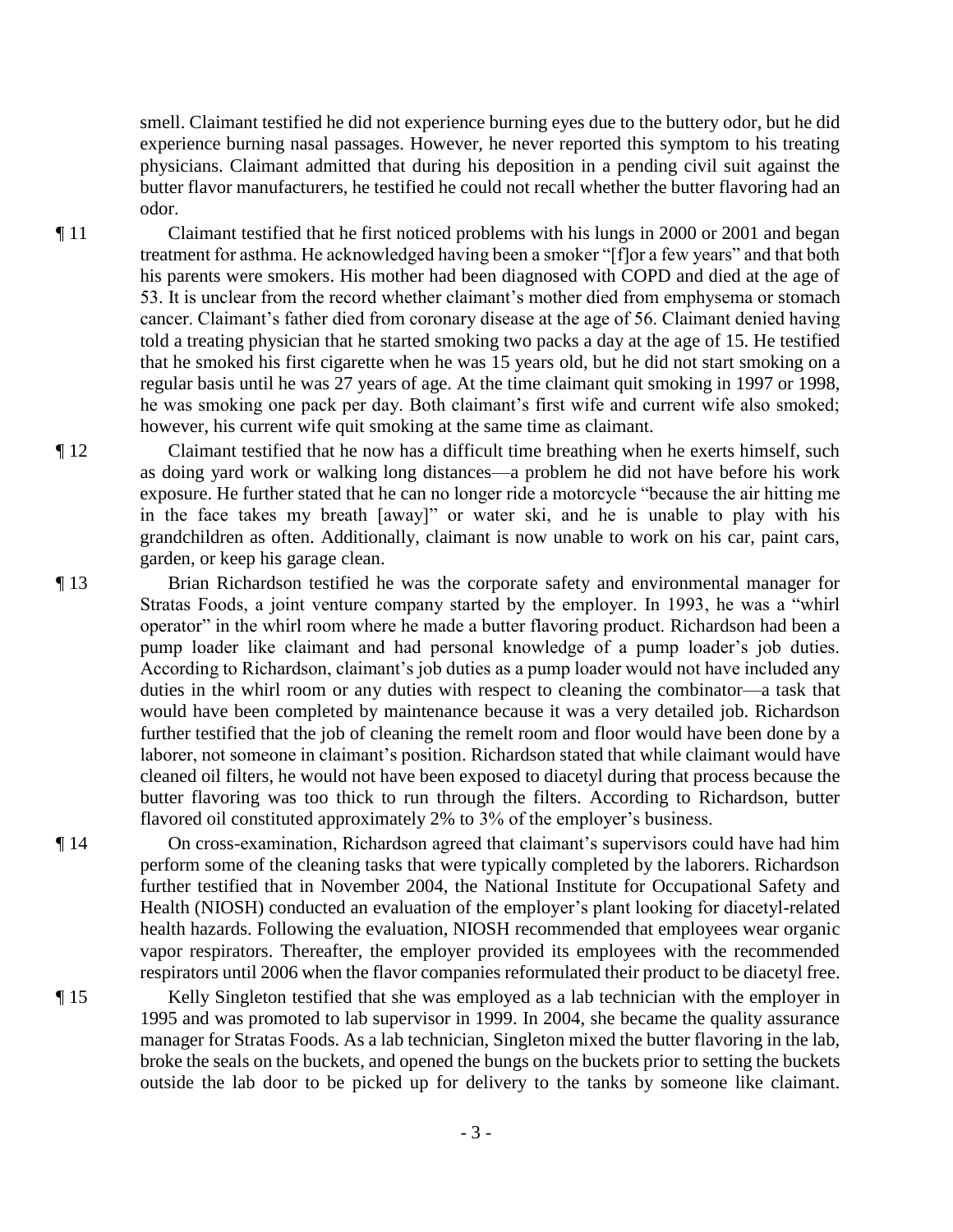Singleton stated that when stainless steel buckets were used, it was common practice to close the buckets with stainless steel lids to protect food integrity. Singleton testified that "[t]o the best of [her] knowledge there was always a lid on it. That was a requirement." According to Singleton, when diacetyl was mixed in with the butter flavoring, it accounted for less than 2% of the mixture. Further, she stated that flavored oils were typically only used at the plant once a week.

- ¶ 16 Kevin Swanson, the vice president of operations for Stratas Foods and the general manager of the employer's packaging division, testified that he had worked in the employer's packaging plant since 2004. According to Swanson, only 2% to 3% of the plant's total oil production included butter flavorings containing diacetyl.
- ¶ 17 At arbitration, claimant introduced the evidence deposition of Dr. Donald Gumprecht, taken July 19, 2011. Dr. Gumprecht testified he was a pulmonologist and had been in practice for 32 years. Claimant had been referred to him for a second opinion regarding claimant's lung disease.
- ¶ 18 Dr. Gumprecht first saw claimant on May 7, 2003, at which time claimant reported a history of asthma that "had been gradually getting worse." At that time, claimant reported having been exposed to "various products" at the employer's plant, including "caustics, \*\*\* soaps and grain dust, anhydrous ammonia, and that he did not wear a respirator." Following his examination, Dr. Gumprecht diagnosed claimant with severe early onset COPD.
- ¶ 19 Dr. Gumprecht testified that upon learning claimant had been exposed to butter flavoring that contained diacetyl, he was reminded of an article he read in the New England Journal of Medicine titled "Clinical Bronchiolitis Obliterans in Workers at a Microwave-Popcorn Plant," which found a causal connection between butter flavoring containing diacetyl used in plants making microwave popcorn and bronchiolitis obliterans in workers who had been exposed. The employer objected and moved to strike Dr. Gumprecht's testimony regarding the article, asserting "[t]he article is not compliant as a basis pursuant to Illinois Rule of Evidence 702 to support a generally accepted scientific basis for the conclusions." Dr. Gumprecht then testified that based on "other medical literature," including an editorial in the American Journal of Respiratory and Critical Care Medicine titled "Occupational Bronchiolitis Obliterans Masquerading as COPD," as well as unspecified studies on rats, there was no "real dispute" in the medical community regarding whether butter flavoring containing diacetyl could cause lung disease. Over repeated objections by the employer, Dr. Gumprecht testified that a general causal connection existed between diacetyl exposure and lung disease.
- ¶ 20 Dr. Gumprecht declined to distinguish between whether claimant had COPD or bronchiolitis obliterans at his deposition because "[b]oth are fixed obstructive lung diseases, and in any one patient, it's very difficult to separate them." However, Dr. Gumprecht testified that he "had no doubt [claimant] had popcorn flavoring lung disease." According to Dr. Gumprecht, claimant told him he "had been working with flavorings basically from the 1980s to 2003, that he could smell the fumes, \*\*\* and that he was involved in mixing \*\*\* and he believes he was exposed to diacetyl basically the whole time." Dr. Gumprecht further added that claimant did not wear a respirator mask while he transported the buckets of butter flavoring and poured the flavoring into the tanks. While Dr. Gumprecht acknowledged claimant's history of smoking cigarettes could be a factor in his COPD, he did not believe smoking was the primary cause due to the early age of onset and that claimant's lung function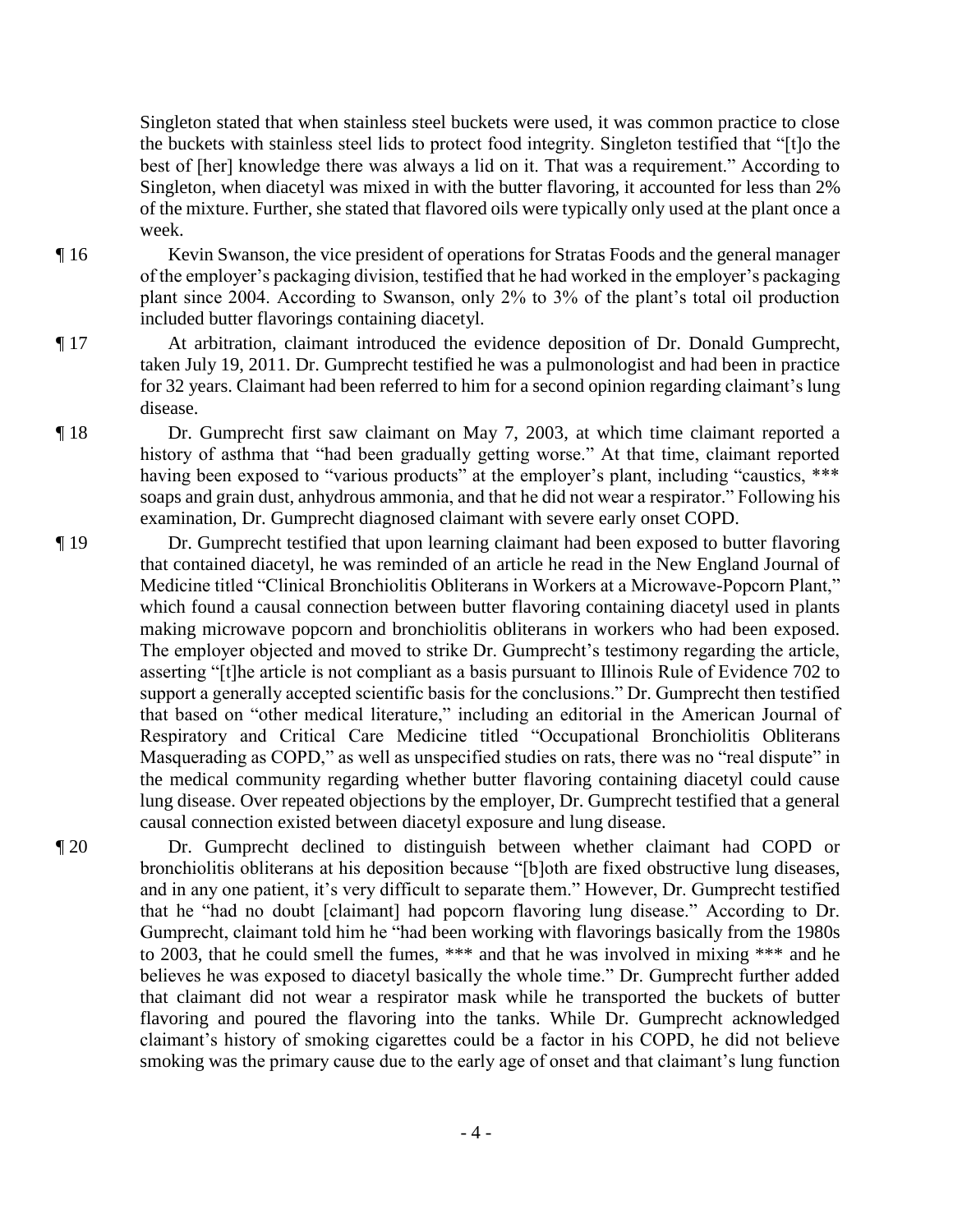"deteriorated significantly" after he stopped smoking. Dr. Gumprecht stated he also ruled out other causes of claimant's lung disease, including asthma and genetic causes.

¶ 21 On cross-examination, Dr. Gumprecht agreed that three computerized tomography (CT) scans of claimant's lungs, taken in July 2003 and February and October 2009, exhibited generalized emphysema in both lungs, a condition commonly seen in smokers. Dr. Gumprecht further agreed that diacetyl was not a common cause of fixed obstructive lung disease and he had no knowledge regarding the levels of diacetyl that the popcorn plant workers had been exposed to or whether they were exposed to the same product as claimant. Further, Dr. Gumprecht admitted that he assumed most of the butter flavoring claimant was exposed to contained diacetyl. The following colloquy ensued:

> "Q. In terms of the opinions you're forming, are you assuming that any exposure to diacetyl is sufficient to cause the fixed obstructive lung disease?

> A. I'm assuming that exposure to peak exposures would be sufficient, because we do not know the low limit of safe exposure.

Q. And you don't know the peak exposure?

A. Correct; but it's smellable, and it's enough for me.

Q. If you can smell it, it's a sufficient exposure?

A. I think you have to assume that.

Q. And you assume that until somebody proves the smell is safe to you?

A. Correct."

¶ 22 The employer introduced the evidence deposition of Dr. Robert J. McCunney, taken May 31, 2012. Dr. McCunney testified that he had been a physician for 35 years and that he had been certified in and practiced occupational and environmental medicine for 30 years. He explained that occupational and environmental medicine is a specialty that involves the recognition and prevention of illnesses and injuries in both the occupational and general environment. According to Dr. McCunney, "an occupational physician has to understand the work environment and the exposures that may contribute to an illness [and] the various hazards in the workplace or the hazards in the environment," while pulmonologists are generally not trained in assessing workplace exposures.

- ¶ 23 Dr. McCunney testified that he was hired by the employer to review claimant's medical history and to perform a records review. In addition to reviewing records, Dr. McCunney conducted an independent medical examination of claimant and visited the employer's plant to observe the work environment. Dr. McCunney had been an expert witness in two other cases involving "flavoring-induced lung disease" in the three years preceding his retention in this case.
- ¶ 24 In December 2011, Dr. McCunney diagnosed claimant with COPD "with some evidence of reversibility of his lung function consistent with asthma." According to Dr. McCunney, claimant's pulmonary function studies were "very consistent with his smoking history. In fact, they're typical." In Dr. McCunney's opinion, claimant's work at the employer's plant "played no role in the development of his [COPD] condition." Instead, Dr. McCunney attributed claimant's COPD to a combination of smoking, chronic asthma, obesity, and family history.

¶ 25 Dr. McCunney acknowledged a link had been established between butter flavoring containing diacetyl and bronchiolitis obliterans in workers employed at certain microwave popcorn plants. However, based on his review of claimant's medical records, diagnostic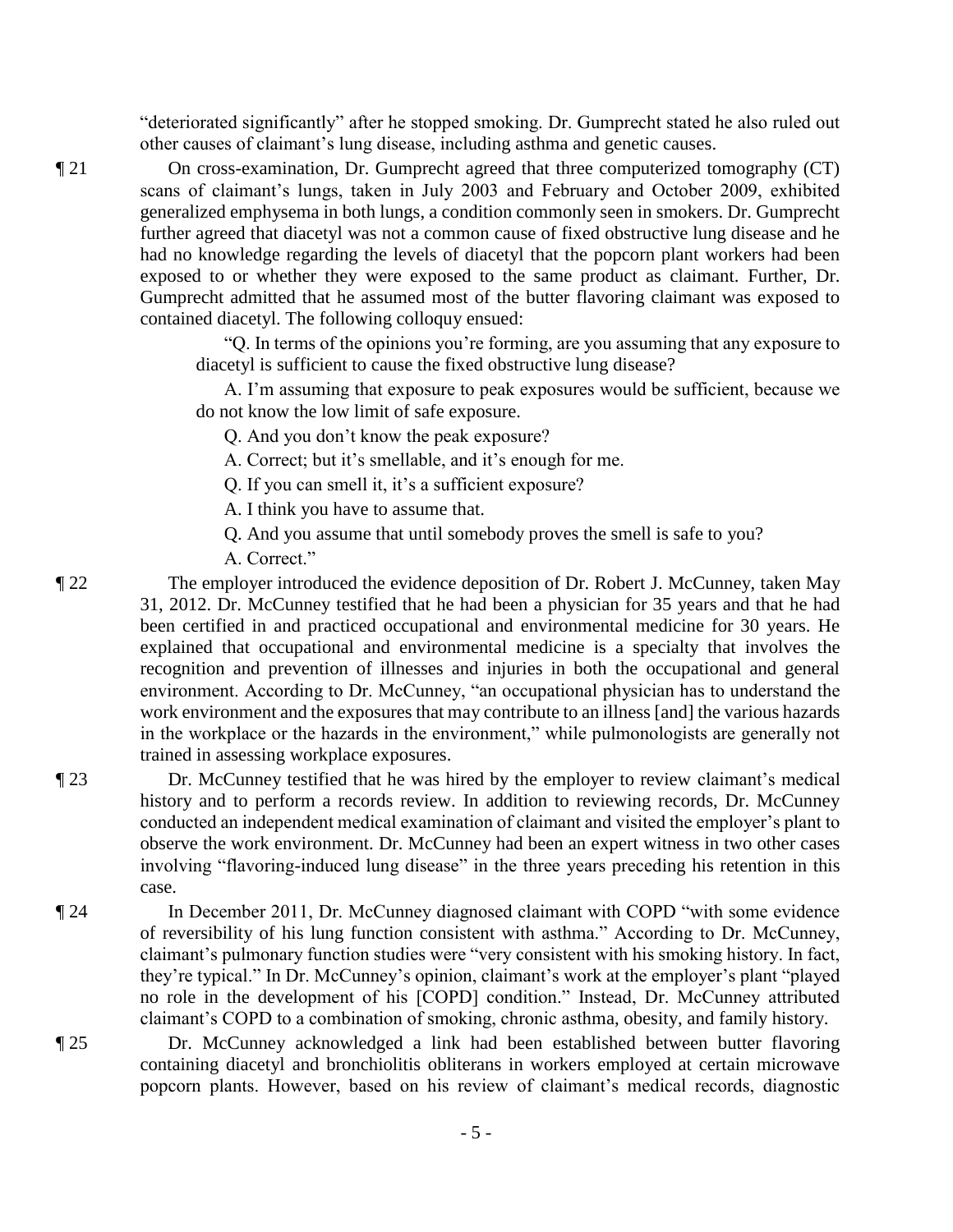studies, imaging studies, and pulmonary function tests, Dr. McCunney concluded that claimant did not have bronchiolitis obliterans. Dr. McCunney testified that none of claimant's three high resolution CT examination reports revealed a mosaic pattern that he would have expected to see in a patient suffering from bronchiolitis obliterans. In addition, Dr. McCunney explained that bronchiolitis obliterans is a fixed obstructive lung disease, whereas claimant's pulmonary function studies showed evidence of reversibility. Further, Dr. McCunney testified if diacetyl played a causal role in claimant's lung condition, he would have expected to see diminished pulmonary function during claimant's employment; however, claimant's pulmonary function studies showed no change between 1995 and 2003.

¶ 26 Dr. McCunney also distinguished between the level of diacetyl exposure experienced at microwave popcorn plants and the employer's plant. Specifically, he testified that the tanks in microwave popcorn factories are not sealed like the tanks at the employer's plant and that "the proportion of flavorings relative to the amount of oil in the tanks is much lower in the [employer's] plants." He also noted the frequency of potential exposure at the employer's plant was limited to once or twice per week at most and only when the flavoring was poured into the tanks. On the other hand, quoting from his report, Dr. McCunney testified as follows:

> " 'In most large microwave popcorn plants, workers who develop bronchiolitis obliterans had poured flavorings into open tanks several times per work shift, reflective of higher exposures in that industry, in comparison to [the employer] which manufactures vegetable oils predominately. Based on my discussions with plant personnel during my site visit, less than five percent of the product manufactured at the facility used butter flavorings.'"

He continued as follows:

" 'Since the top of the tanks were otherwise sealed [at the employer's plant], aside from brief periods of pouring the five-gallon [container], opportunity for significant chronic exposure was limited, if present at all. Note that the NIOSH measurements of diacetyl prior to pouring the five-gallon container was zero.

In summary, the NIOSH evaluation of the [employer's] plant in Decatur indicates that the potential for exposure to butter flavorings and the corresponding risk of developing a specific lung disease, known as bronchiolitis obliterans is not present and finds no support by comparison to microwave popcorn plants.' "

Dr. McCunney further explained that NIOSH measured the levels of diacetyl at the employer's plant as the butter flavoring was poured from the five-gallon container into the tank at 0.07 parts per million. According to Dr. McCunney, this measurement was 450 times lower than the levels measured at the microwave popcorn plant.

¶ 27 Dr. McCunney criticized Dr. Gumprecht's opinion that the mere smell of butter flavoring was enough exposure to cause claimant's lung condition, noting that Dr. Gumprecht's theory failed to distinguish between an odor threshold and a toxic threshold. According to Dr. McCunney, based on studies conducted at the microwave popcorn plants, "[t]he odor threshold of diacetyl is considerably lower than the toxic threshold." Specifically, he noted the odor threshold of diacetyl was 7000 times lower than the toxic levels associated with bronchiolitis obliterans found in the microwave popcorn industry. Dr. McCunney further criticized Dr. Gumprecht's opinion that the smell of the popcorn flavoring could be inhaled deep into the lungs, explaining that diacetyl is a water-soluble compound that is "impacted by the upper respiratory system which \*\*\* means the eyes, nose and mouth," whereas "fat-soluble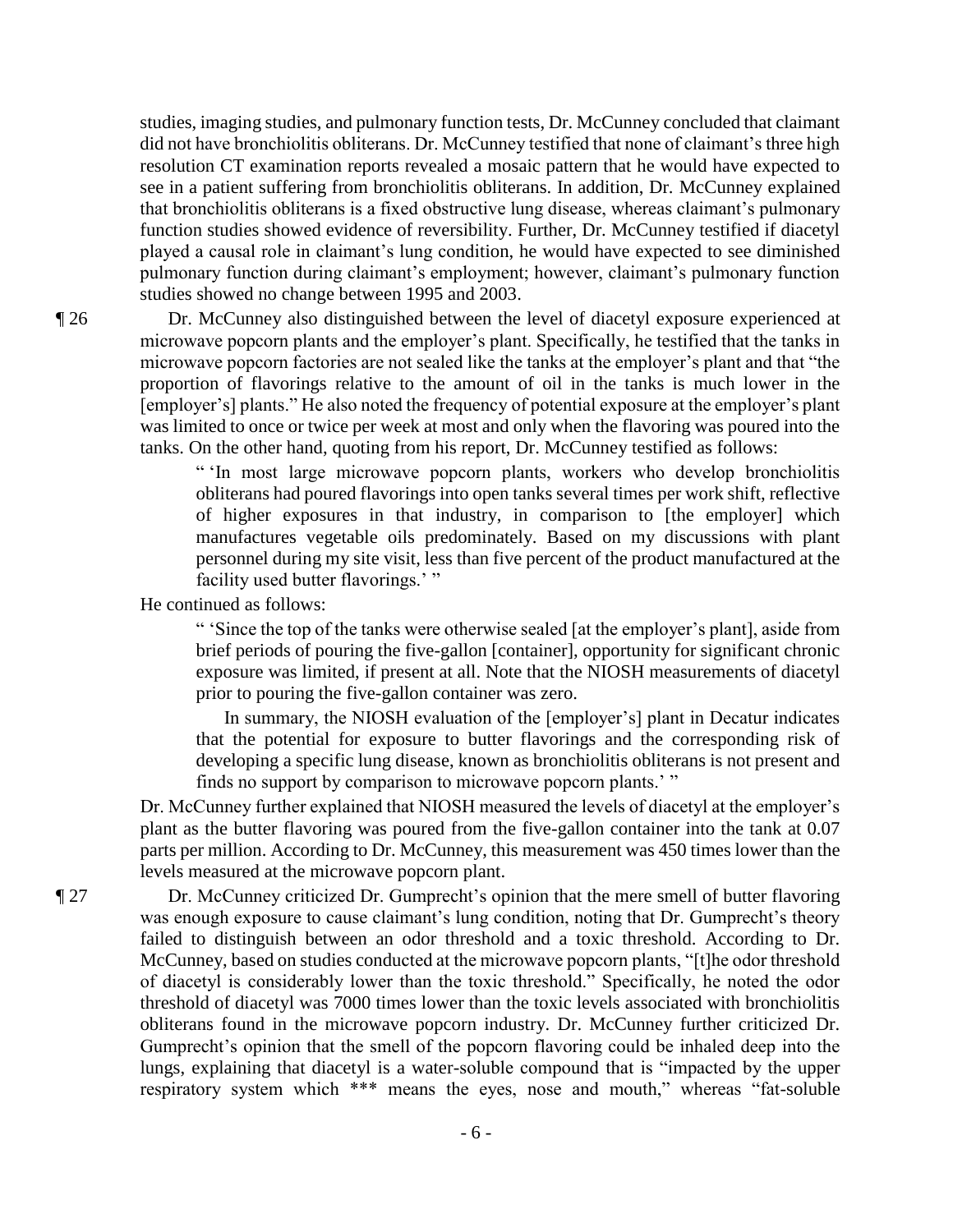substances can get deeper into the lungs." Lastly, Dr. McCunney criticized Dr. Gumprecht's reliance on an editorial to form his causation opinion, noting "it is not customary scientific practice to refer to an editorial to support causality assessments. Customarily, the original study should be cited." According to Dr. McCunney, a link between diacetyl exposure and COPD has not been generally accepted in the medical community.

- ¶ 28 On May 9, 2013, the arbitrator issued his decision. As stated, he found that claimant failed to prove an occupational disease caused by workplace exposure. Accordingly, he denied claimant benefits under the Act. On June 30, 2014, the Commission affirmed and adopted the arbitrator's decision. On January 12, 2015, the circuit court of Macon County confirmed the Commission's decision.
- ¶ 29 This appeal followed.

## ¶ 30 II. ANALYSIS

- ¶ 31 On appeal, claimant argues that the Commission erred in (1) barring Dr. Gumprecht's causation opinion pursuant to Illinois Rule of Evidence 702 (eff. Jan. 1, 2011) and (2) finding that he failed to prove an occupational disease caused by workplace exposure.
- ¶ 32 Initially, we note the record is unclear regarding whether the arbitrator ruled Dr. Gumprecht's causation opinion was inadmissible. Because the record is unclear, we will address claimant's argument that Dr. Gumprecht's causation opinion withstood the employer's Rule 702 challenge.
- ¶ 33 "In Illinois, the admission of scientific evidence is governed by the *Frye* standard [citation] which has now been codified by the Illinois Rules of Evidence \*\*\*." *In re Detention of New*, 2014 IL 116306, ¶ 25, 21 N.E.3d 406. See *Frye v. United States*, 293 F. 1013 (D.C. Cir. 1923). Rule 702 provides, in relevant part:

"Where an expert witness testifies to an opinion based on a new or novel scientific methodology or principle, the proponent of the opinion has the burden of showing the methodology or scientific principle on which the opinion is based is sufficiently established to have gained general acceptance in the particular field in which it belongs." Ill. R. Evid. 702 (eff. Jan. 1, 2011).

"The purpose of the *Frye* test is to exclude new or novel scientific evidence that undeservedly creates 'a perception of certainty when the basis for the evidence or opinions is actually invalid.' " *Detention of New*, 2014 IL 116306, ¶ 26, 21 N.E.3d 406 (quoting *Donaldson v. Central Illinois Public Service Co.*, 199 Ill. 2d 63, 78, 767 N.E.2d 314 (2002), *abrogated on other grounds by In re Commitment of Simons*, 213 Ill. 2d 523, 530, 821 N.E.2d 1184, 1189 (2004)). We review *de novo* whether a methodology or principle is generally accepted in the relevant scientific community. *Detention of New*, 2014 IL 116306, ¶ 26, 21 N.E.3d 406.

¶ 34 In determining whether an expert's opinion is admissible under *Frye*, our focus is on whether the underlying method used to generate the expert's opinion is one that is reasonably relied upon by the experts in the field. *Donaldson*, 199 Ill. 2d at 79, 767 N.E.2d at 325. "If the underlying method used to generate an expert's opinion is reasonably relied upon by the experts in the field, the fact finder may consider the opinion—despite the novelty of the conclusion rendered by the expert." *Id*. at 77, 767 N.E.2d at 324.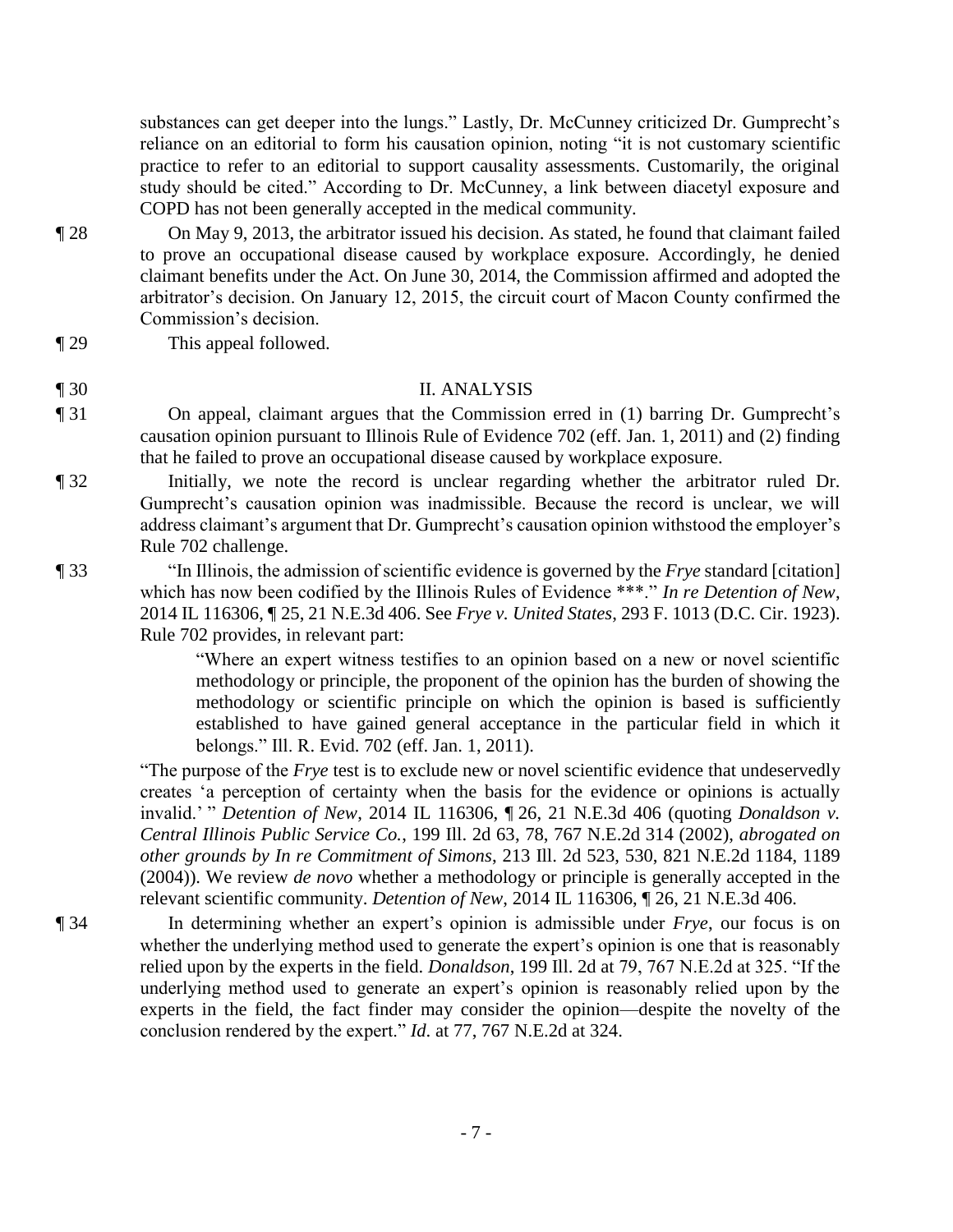¶ 35 We note the arbitrator here did not conduct a separate *Frye* hearing. However, that does not impair our review. We noted the existence of similar circumstances in *Bernardoni v. Industrial Comm'n*, 362 Ill. App. 3d 582, 594, 840 N.E.2d 300, 310 (2005):

> "During a worker[s'] compensation arbitration hearing, most expert testimony is received via evidence depositions. In most cases, it would be impractical and inconsistent with the general nature of worker[s'] compensation proceedings to require a separate *Frye* hearing with live witnesses. Here, the arbitrator and the Commission considered all of the expert deposition testimony and the *Frye* standard and then ruled on the admissibility of claimant's proposed expert testimony. \*\*\* The arbitrator and the Commission considered all of the evidence relevant to the *Frye* issue before ruling on the admissibility of [the expert's] testimony and dealt with the issues they would have addressed had a separate *Frye* hearing been held. Therefore, we believe that the procedure employed here was appropriate."

¶ 36 After reviewing the record, we conclude Dr. Gumprecht's causation opinion is not based on a scientific methodology or principle that has gained general acceptance in the relevant scientific community, and it was therefore inadmissible under *Frye* and Rule 702. Dr. Gumprecht's causation opinion was based fundamentally on two publications, only one of which was peer-reviewed, regarding diacetyl exposure at microwave popcorn plants. In particular, Dr. Gumprecht relied on an article published in the New England Journal of Medicine that, according to him, concluded butter flavoring components, specifically diacetyl, caused bronchiolitis obliterans in exposed workers. However, we note Dr. Gumprecht did not opine that claimant suffered from bronchiolitis obliterans, and, therefore, the New England Journal of Medicine article fails to support his causation opinion. Further, Dr. Gumprecht acknowledged he did not even know whether claimant was exposed to the same injurious product used at the microwave popcorn plants studied in the article. As pointed out by Dr. McCunney, the NIOSH evaluation of the ADM plant in Decatur indicated there was no comparative risk to lung disease *vis-a-vis* the microwave popcorn plant workers.

- ¶ 37 Next, Dr. Gumprecht cited an editorial published in the American Journal of Respiratory and Critical Care Medicine that he noted was "getting toward the concept of general acceptance." While this editorial was not a peer-reviewed article, Dr. Gumprecht relied heavily on it. According to Dr. Gumprecht, the editorial concluded "bronchiolitis obliterans was simply an outlier that made it possible to recognize that the exposure [to diacetyl] caused lung disease, but that probably the majority of patients don't have just bronchiolitis obliterans, that it can cause a more garden variety of COPD." As pointed out by Dr. McCunney, however, an editorial in a medical journal is not the equivalent of a peer-reviewed article based upon medical studies. This editorial was insufficient to serve as a basis for Dr. Gumprecht's causation opinion, as it was not established to be the type of medical literature reasonably relied upon by experts in the field.
- ¶ 38 In addition, Dr. Gumprecht opined the mere smell of butter flavoring containing diacetyl was evidence of sufficient exposure to cause claimant's lung disease. However, Dr. Gumprecht acknowledged on cross-examination he had very little information regarding the frequency of claimant's exposure to the butter-flavoring smell, the period of time in which claimant might have been exposed to diacetyl-containing ingredients, and which butter-flavoring ingredients used at the ADM plant in Decatur actually contained diacetyl. This final basis for Dr. Gumprecht's causation opinion appears to be based solely on supposition.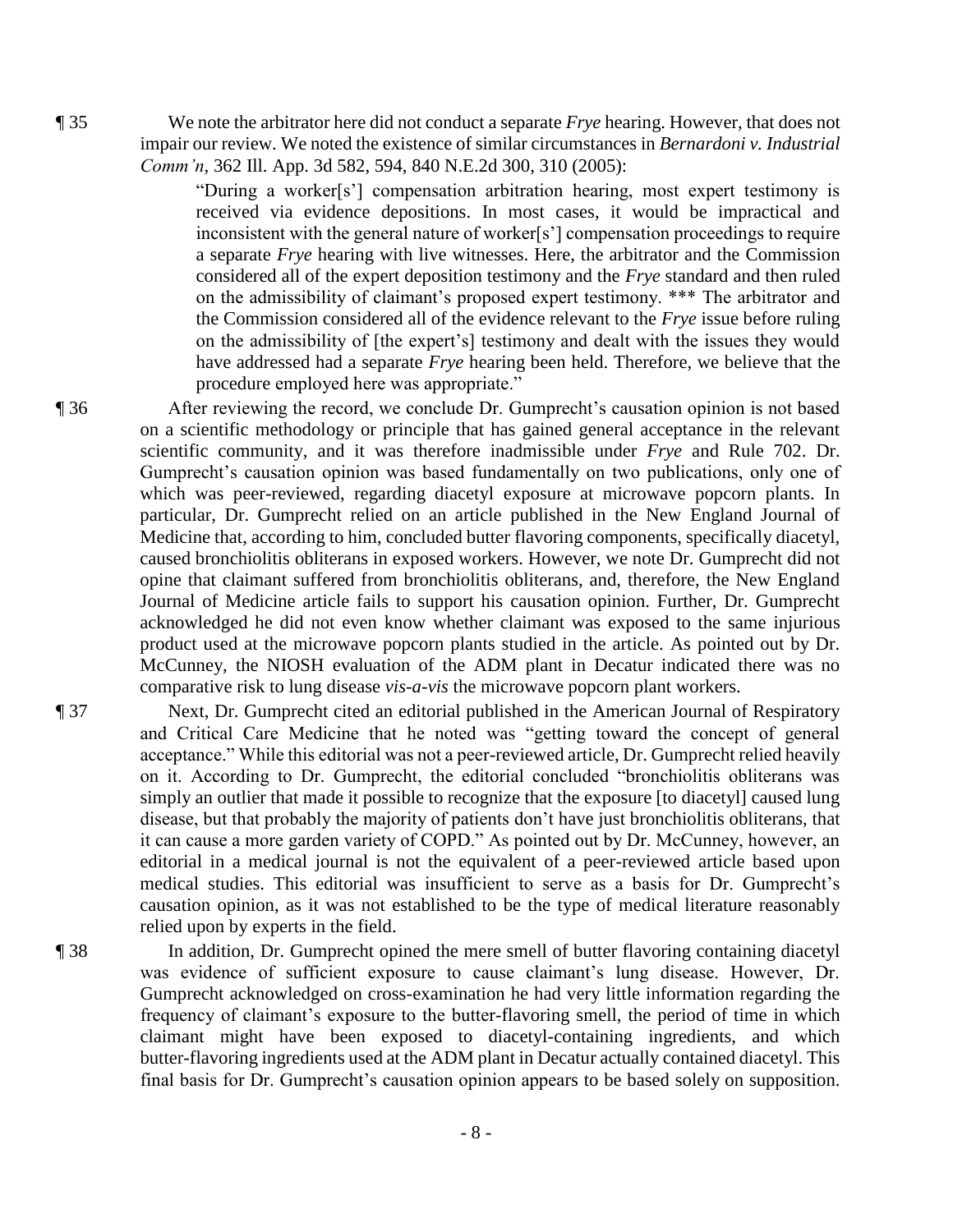Dr. Gumprecht identified nothing in the medical literature upon which he relied that would support the theory. Further, Dr. Gumprecht's "smell theory" was roundly criticized by Dr. McCunney in his testimony. Dr. McCunney explained the odor threshold of diacetyl was 7000 times lower than the toxic levels associated with bronchiolitis obliterans found in the microwave popcorn plant workers.

¶ 39 In short, Dr. Gumprecht's causation opinion was based on a speculative theory and lacked support in the relevant scientific literature. While there may be evidence that exposure to diacetyl can cause bronchiolitis obliterans, Dr. Gumprecht's leap to finding a causal connection between diacetyl exposure and COPD is arguably supported only by an editorial, not a peer-reviewed article, that, by his own admission was only "getting toward the concept of general acceptance." We find claimant failed to establish Dr. Gumprecht's causation opinion was based on a scientific methodology or principle which has gained acceptance in the relevant scientific community. Accordingly, if indeed the arbitrator ruled Dr. Gumprecht's causation opinion was inadmissible, we would agree with the ruling.

¶ 40 Claimant next argues that the Commission's finding he did not suffer an occupational disease was against the manifest weight of the evidence.

¶ 41 "To recover compensation under the Act, a claimant must prove both that he or she suffers from an occupational disease and that a causal connection exists between the disease and his or her employment." *Bernardoni*, 362 Ill. App. 3d at 596, 840 N.E.2d at 312. An occupational disease is defined as "a disease arising out of and in the course of the employment or which has become aggravated and rendered disabling as a result of the exposure of the employment. Such aggravation shall arise out of a risk peculiar to or increased by the employment and not common to the general public." 820 ILCS 310/1(d) (West 2004).

¶ 42 When making its factual determinations, it is within the province of the Commission to weigh the evidence and draw reasonable inferences therefrom. *Freeman United Coal Mining Co. v. Illinois Workers' Compensation Comm'n*, 386 Ill. App. 3d 779, 782-83, 901 N.E.2d 906, 910 (2008). A reviewing court will not overturn a factual determination of the Commission unless it is against the manifest weight of the evidence. *Id*. at 783, 901 N.E.2d at 910. A decision is against the manifest weight of the evidence only where the opposite conclusion is apparent. *St. Elizabeth's Hospital v. Workers' Compensation Comm'n*, 371 Ill. App. 3d 882, 887, 864 N.E.2d 266, 272 (2007).

¶ 43 As noted, claimant bore the burden of proving he suffered an occupational disease. The only evidence presented by claimant, however, to support a finding of causation between his exposure to diacetyl and his COPD diagnosis was the medical opinion of his treating physician, Dr. Gumprecht—an opinion we find was inadmissible under *Frye* and Rule 702.

¶ 44 We further note the Commission found claimant was not a credible witness. The record reflects claimant's testimony regarding his exposure to diacetyl was not consistent with the evidence. For example, claimant told Dr. Parmet that he poured 12 to 15 buckets of butter flavoring into the tanks per day. At arbitration, claimant stated he poured 12 to 15 buckets of butter flavoring into the tanks per week. However, the employer introduced batch records that showed claimant added butter flavoring to the tanks on only 26 dates during his last 16 months of employment. Further, Richardson disputed claimant's testimony that he was regularly exposed to diacetyl when he completed certain work tasks, including changing oil filters, cleaning spillage from the floors, and cleaning the combinators. According to Richardson, the butter flavoring was too thick to enter the oil filters and the other tasks would typically not